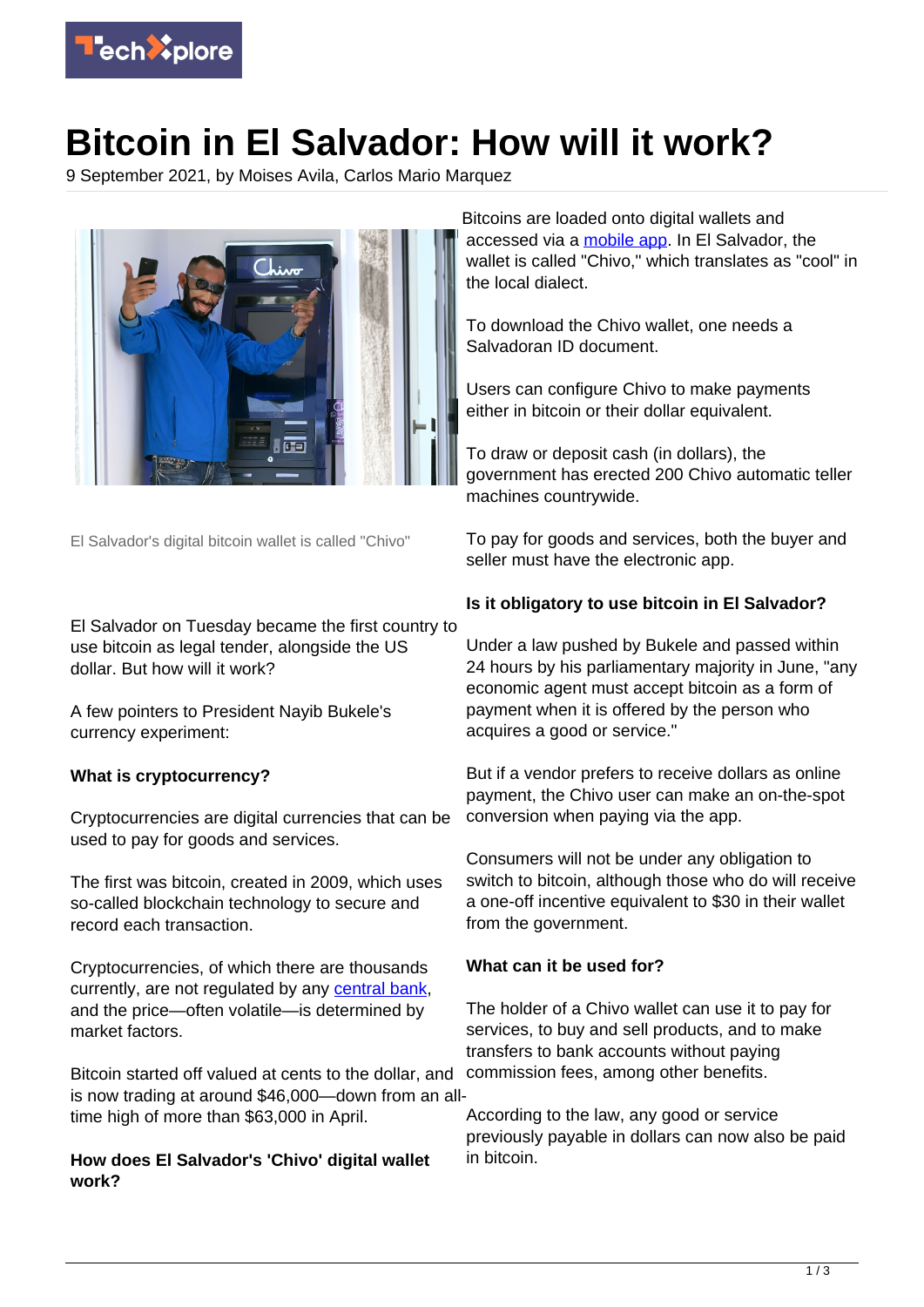

## **How is El Salvador financing it?**

The government has budgeted \$203 million in [public money](https://techxplore.com/tags/public+money/) to bolster its bitcoin plan, which it says will give more people access to banking services and shave millions off commission fees for crucial remittances sent home from abroad.

Of this amount, \$150 million is to guarantee the "convertibility" of bitcoin into dollars, and \$23.3 million for financing the rollout. Another \$30 million was set aside for the \$30 bonus for new users.

The government got the ball rolling by buying its first 400 bitcoins Monday, followed by another 150 on Tuesday, for a total value of \$26 million.

#### **Do Salvadorans support it?**

An opinion poll by the Central American University found that more than 80 percent of respondents were wary of the new currency, and 70 percent were opposed to making it legal tender.

Nearly two-thirds said they had no interest in downloading the Chivo wallet.

The government has not released figures on uptake.

Before Tuesday's official launch, some 50,000 Salvadorans were using bitcoin, according to Bukele in June.

Many of them live in the coastal town of El Zonte, where hundreds of businesses and individuals use the currency thanks to a project by an anonymous bitcoin donor to help people who previously had hardly any bank access.

They now use bitcoin for everything, from paying utility bills to buying a can of soda, and until recently, El Zonte boasted El Salvador's only bitcoin teller machine.

#### **What are the risks ?**

Experts and regulators have highlighted concerns about the cryptocurrency's notorious volatility, its potential impact on price inflation in a country with high poverty and unemployment, and the lack of protection for users.

The World Bank rejected a request from El Salvador for assistance in its bid to adopt [bitcoin](https://techxplore.com/tags/bitcoin/) as a currency, citing "environmental and transparency shortcomings."

Bitcoin and other cyber currencies are "mined" by solving complicated puzzles using powerful computers that consume enormous amounts of electricity—much of which is produced by coal plants.

Bitcoin is also criticized by regulators for its potential for illegal use—notably in laundering money from criminal activities and financing terrorism.

The IMF has also flagged concerns, saying El Salvador's move "raises a number of macroeconomic, financial and legal issues that require careful analysis."

"Crypto assets can pose significant risks, and effective regulatory measures are very important when dealing with them," spokesman Gerry Rice said in June.

© 2021 AFP